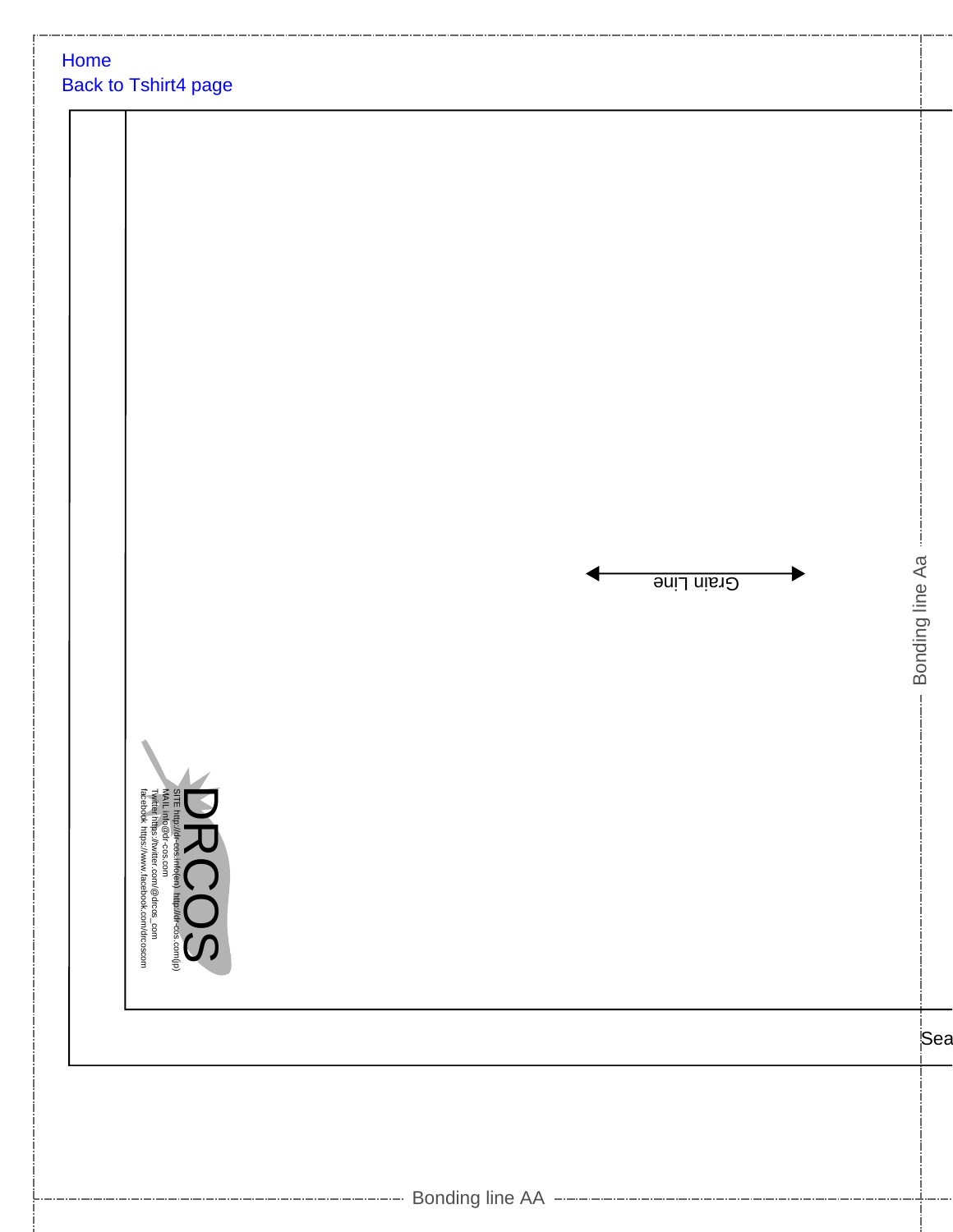|                                                                                                                                                                                           | ------------------ Bonding line AA ------------------- |                     |
|-------------------------------------------------------------------------------------------------------------------------------------------------------------------------------------------|--------------------------------------------------------|---------------------|
|                                                                                                                                                                                           |                                                        |                     |
|                                                                                                                                                                                           | Seam allowance 1/2in.                                  |                     |
| SITE http://dr-cees. <del>in</del> fo <b>jen). http://dr-cos.com</b> (jp)<br>MALL info@dr-cos.com<br>Twitter https://wwitter.com/@drcos_com<br>facebook https://www.facebook.com/drooscom |                                                        | j.                  |
|                                                                                                                                                                                           | Grain Line                                             | --- Bonding line Ba |
|                                                                                                                                                                                           |                                                        |                     |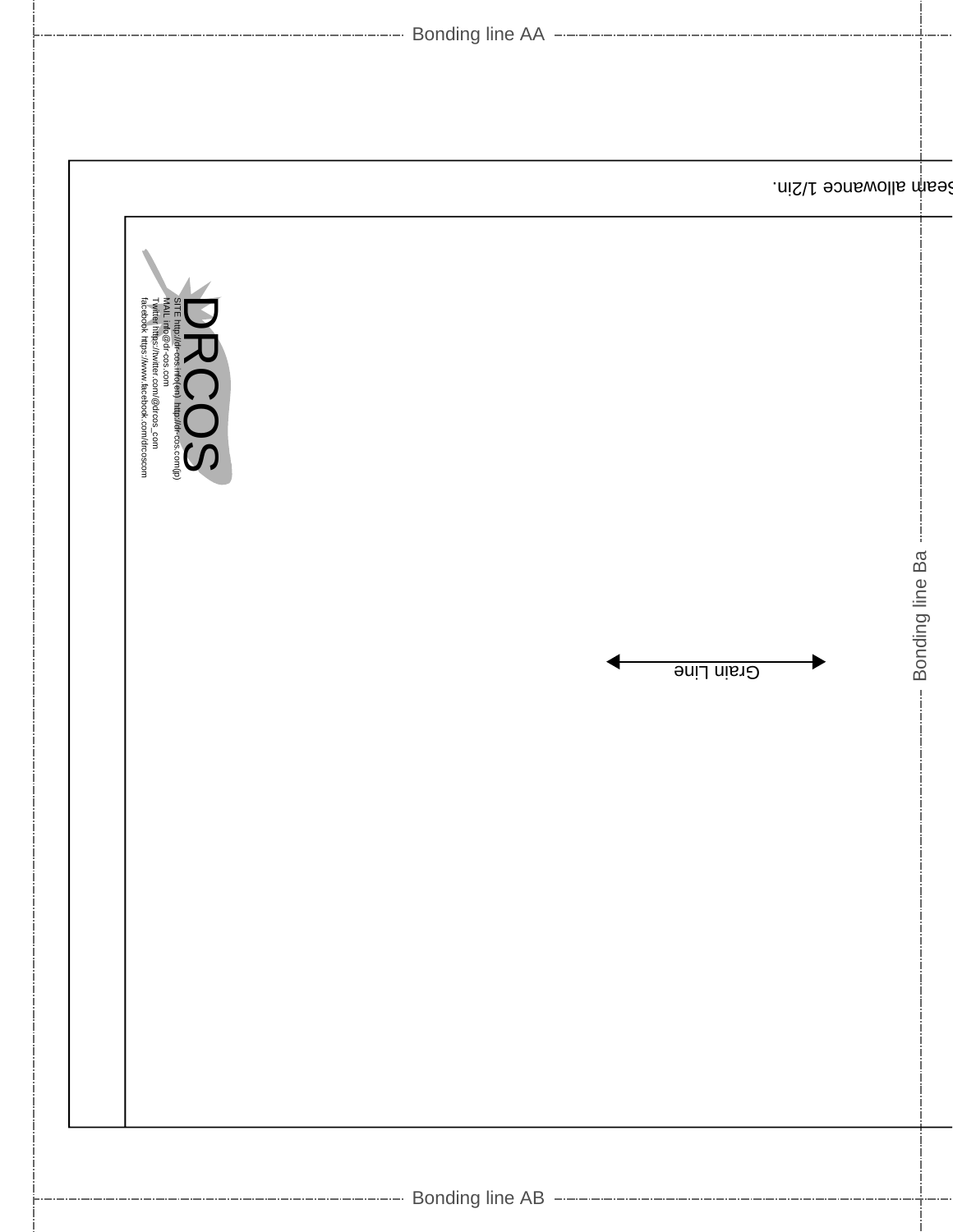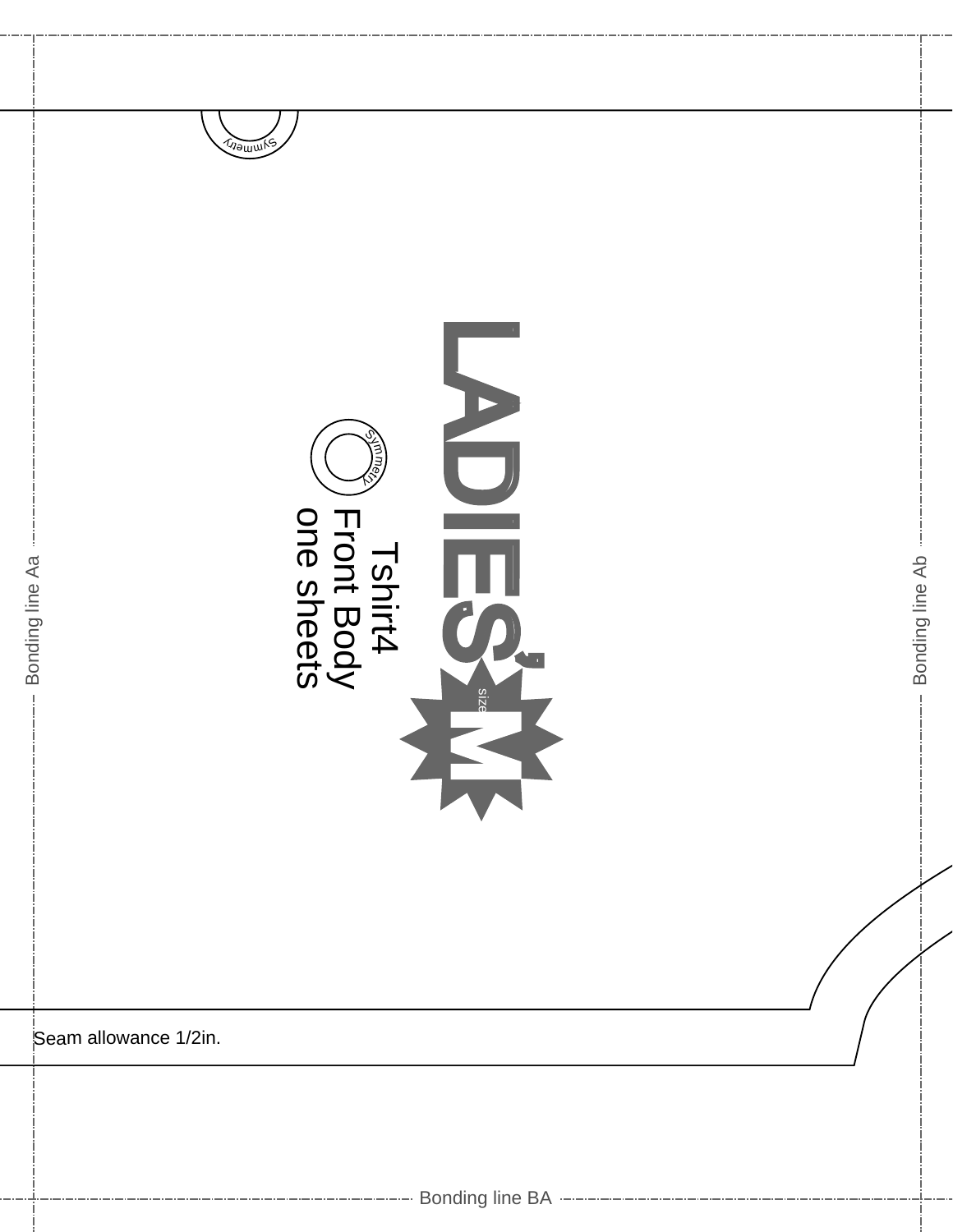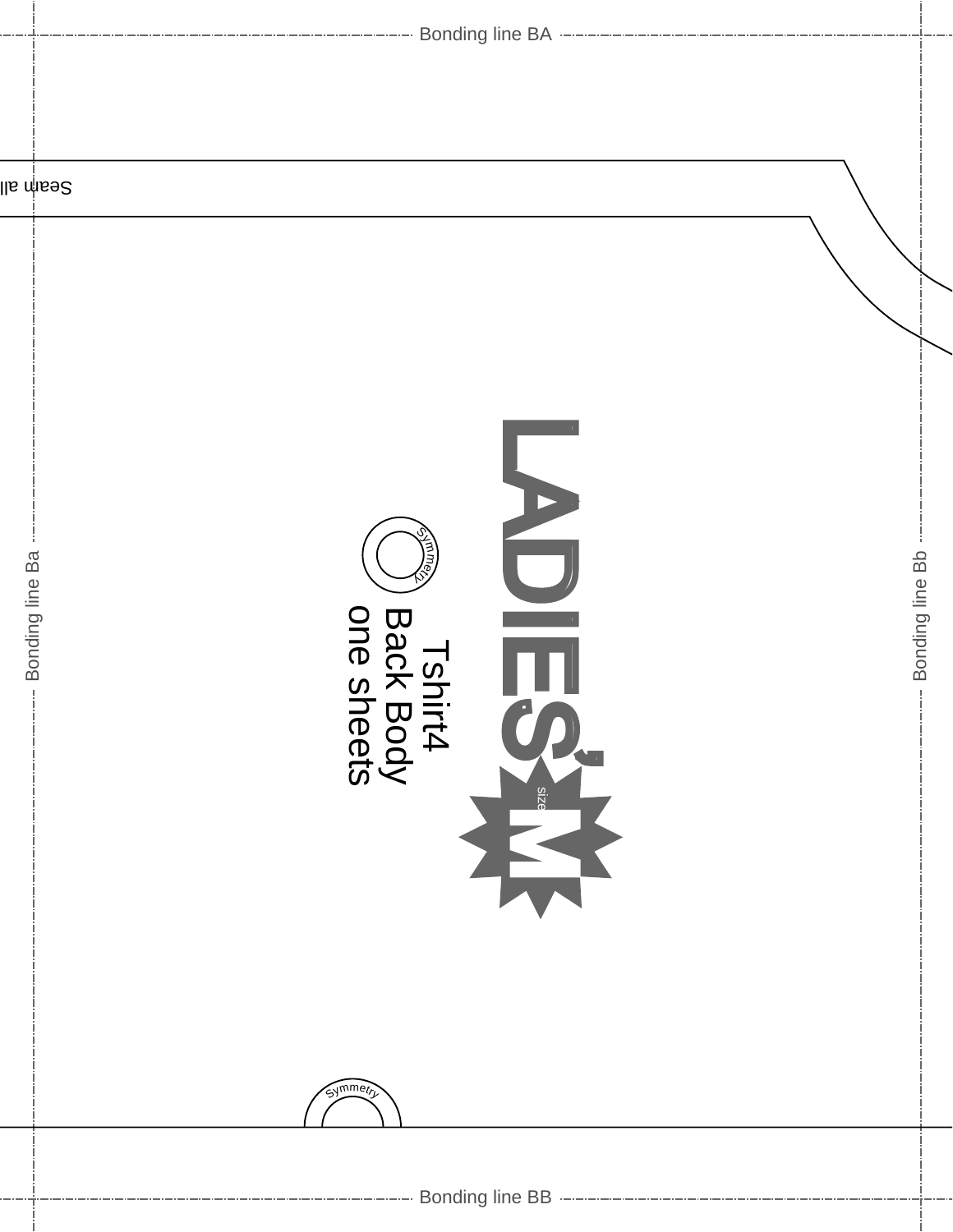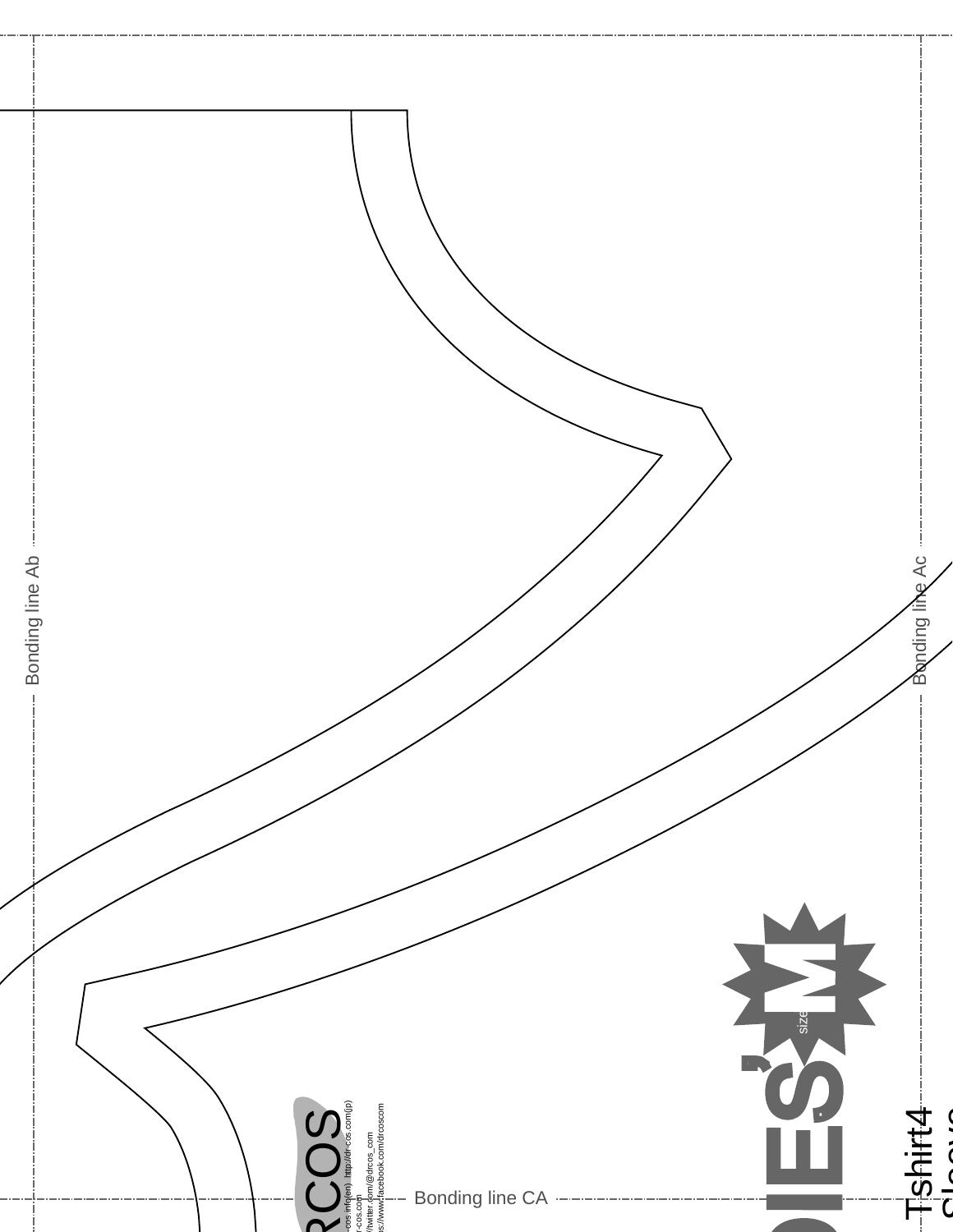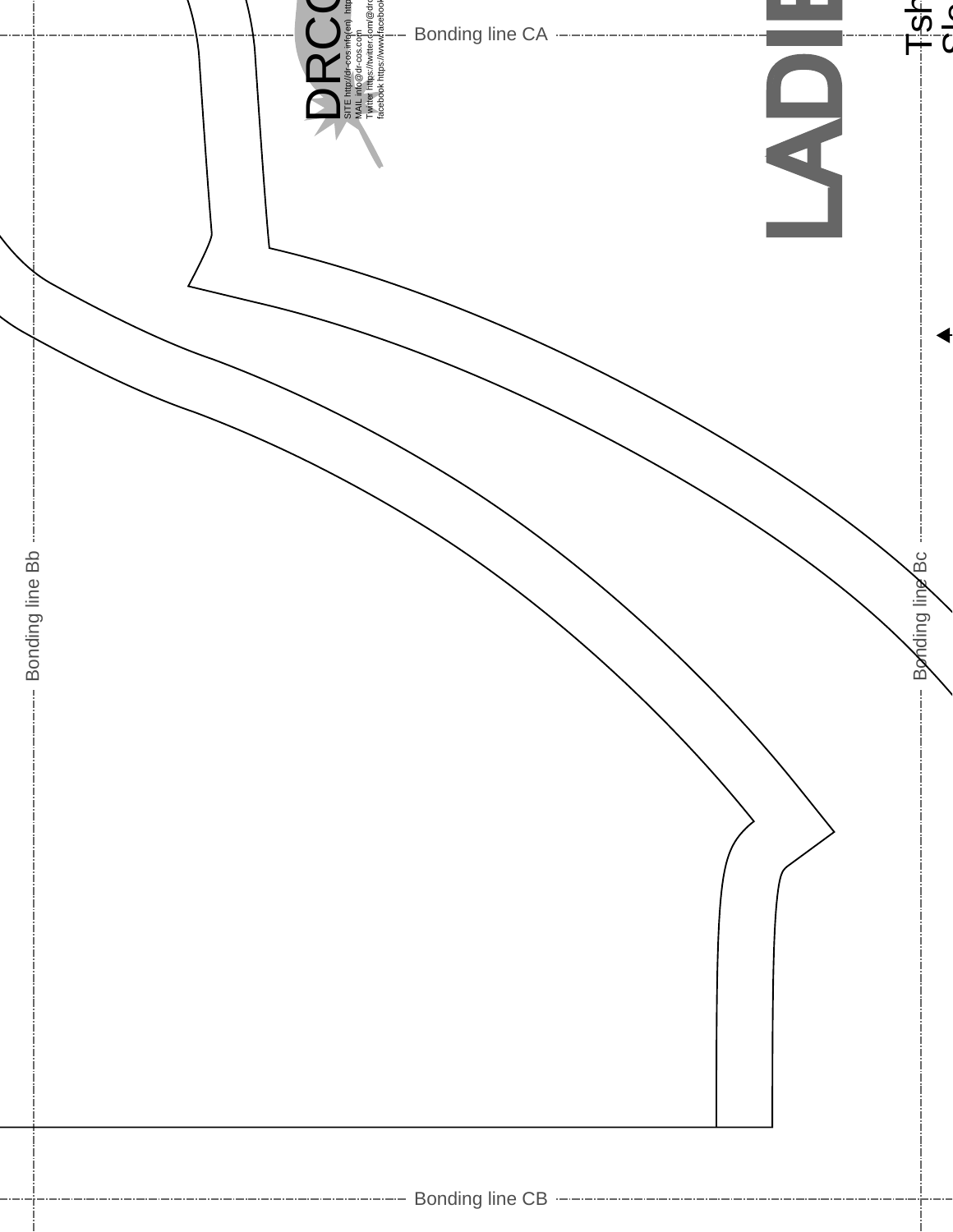